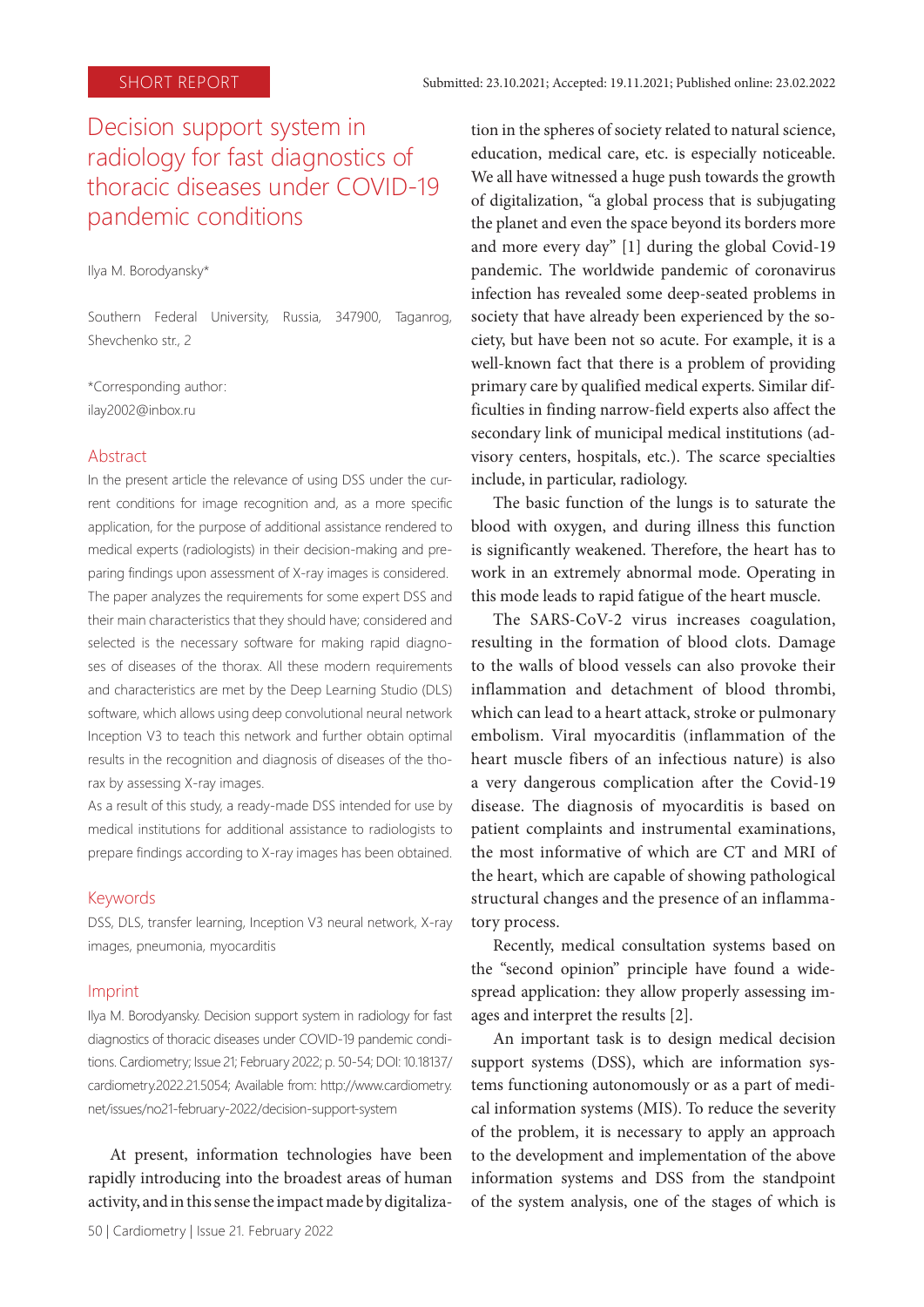mathematical modeling, including a construction and an analysis of deterministic models [3]. The decision support system allows you to use the data obtained, on the basis of which it helps the doctor in decision-making and also provides information support for the decision being made [4-7].

Radiography is the most common tool for review and further analysis of images, necessary for screening, diagnostics, and treatment of diseases, including pneumonia. However, it is estimated that two thirds of the world's population do not have access to radiological diagnostics. With the use of automated radiography systems at the expert level, this technology can also improve rendering of the medical care service and increase access to high-quality medical imaging expertise in those parts of the world where access to qualified radiologists is limited.

However, in order to implement full automation of the X-ray imaging in medicine, it is required to solve a set of complex tasks.

For example, it will be necessary to standardize the format and quality of the output of images produced by various X-ray equipment types. The absence of a standard regulating the parameters and quality of images will not guarantee the stability of the model and the reliability of the results upon data transfer from one device to another.

Next, you will need to add regular quality check of the model by submitting a reference test sample verified by doctors. At the same time, the quality of the model will be constantly tested. And finally, confidence thresholds should be built into the model, and, if exceeded, the images are to be submitted to the doctor for classification. Based on the current state of our primary and secondary health care, we are not yet ready to fully automate the process.

By DSS, we will understand an interactive automated system that helps the user (the decision maker (DM)) using data and models to identify and solve problems and make decisions. The DSS should be capable to work with interactive queries with a query language that is easy enough to learn.

According to D. Power [8, 9], the DSS has the following four main features:

1) DSS uses both data and models;

2) DSS is designed to help DM in decision-making for poorly structured and unstructured tasks;

3) DSS supports, but does not replace, decision-making by experts;

4) the purpose of using the DSS is to increase the efficiency in decision-making.

The typical features of an intelligent decision support system are the following:

- a clearly defined limitation of the subject area;
- availability of a knowledge base;
- separation of declarative and procedural knowledge (facts and decision-making mechanisms);
- capability to make decisions in unique problem situations for which the algorithm is not known in advance and is formed from the source data in the form of chains of decision-making rules from the knowledge base;
- capability to solve the problem under conditions of incompleteness, unreliability, ambiguity of the initial data and the lack of quantitative estimates of alternatives;
- capability to deduce decision rules well in time and answer specific user questions;
- using the interface that is most acceptable for the user of the given specialty [10].

There are some interesting features which an intelligent system may have and which are related to knowledge bases (KB), and one of them is such a property of machine learning as a modification of its own KB in the process of an intelligent system performance, an adaptation to a problem area. It is similar to a human ability to "gain experience".

Machine Learning is an extensive subsection of artificial intelligence that studies methods for constructing algorithms capable of learning. There are two types of teaching: 1. Case-based learning, or inductive learning, is based on identifying patterns in empirical data. 2. Deductive learning involves the formalization of experts' knowledge and their transfer to a computer in the form of a knowledge base. Deductive learning is usually attributed to the field of expert systems, so the terms machine learning and case-based learning can be considered synonymous [11, 12].

There is one area of AI that has achieved the greatest success in recent years, namely the field of image recognition and convolutional neural networks. In some tests, AI algorithms outperform humans in image recognition. Here are two examples: Large Scale Visual Recognition Challenge and German Traffic Sign Recognition Benchmark.

Therefore, our idea is to apply AI to the field of image recognition in the processes, where doctors are engaged, namely, to the analysis of X-ray images.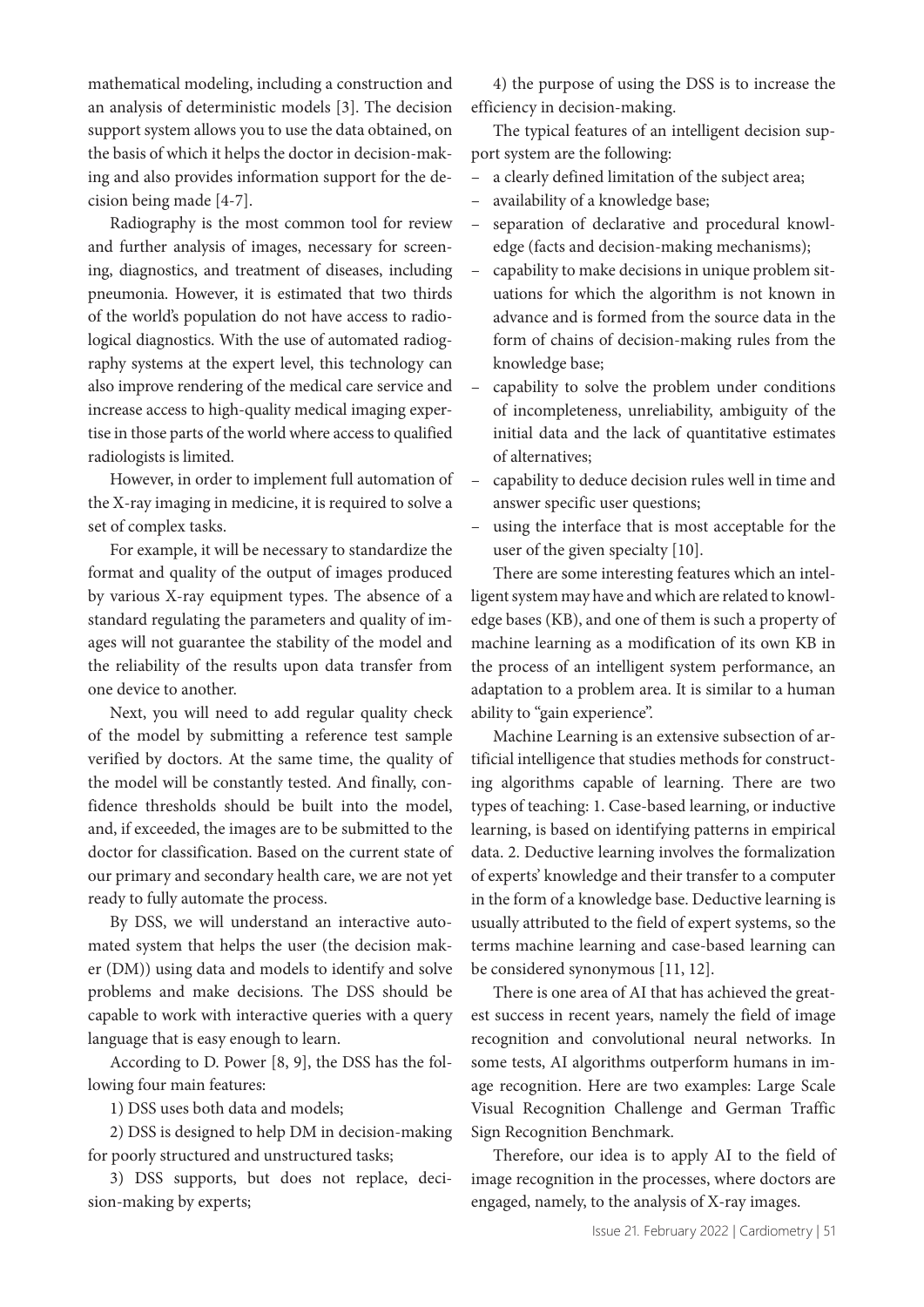In the differential diagnosis of respiratory diseases, it is extremely important to identify the key radiological syndrome that allows the doctor to outline the potential list of diseases and apply additional examination methods [13–15].

The most informative method of the X-ray examination in respiratory diseases and diagnosis of viral pneumonia (including Covid-19) is a computed tomography (CT). This method is the most relevant under the current conditions [13–15].

To teach our neural network model, a pre-marked data set will be needed and, most importantly, the presence of a validation sample will also be a good advantage, however if it is not available, it will be possible to take a small part of the marked training sample, remove it from the set before teaching our model, and after training, use it as a validation one.

There are a lot of datasets containing X-ray images of the lungs, both of a healthy and pathological nature. After studying several examples of suitable datasets, our preference was given to a dataset freely hosted on Kaggle Chest X-Ray Images (Pneumonia), since it fits several parameters such as given below:

1) the dataset is already marked up;

2) large training sample size (5216 images);

3) availability of a validation sample;

4) it's an authoritative source.

All these parameters allow us evaluating this dataset as the most convenient to use.

The initial data for verification were taken from the Russian official website of State Budgetary Institution "Scientific Clinical Center for Diagnostics and Telemedical Technologies of the Department of Healthcare", (https://tele-med.ai/), Moscow, and the Society of Radiologists, Moscow.

For our analysis of radiographs, all lung images were checked for image quality, and images of poor quality or poorly digitized were removed.

When trying to teach our model, we face three serious problems:

1) Insufficient data: as we have already said, it is difficult to find eligible datasets for each task, and it was a great luck for us to find them.

2) Lack of capacity: a system capacity is a big problem, it is almost impossible to teach a serious model at home; renting computers with powerful GPUs or virtual machine in the cloud is not always possible; the platforms with free access often have

low capacities, and the huge disadvantage of renting a computer is the lack of knowledge necessary to configure this machine, when an extra worker is needed for this purpose.

3) Lack of time: much time is needed to teach the model.

Thus, we use the transfer training, which helps us retrain the final layer of the already trained Inception V3 model to new categories from scratch.

The main problem in training a neural network is a computing capacity, but in addition to that, besides the theoretical knowledge in the field of artificial intelligence, programming skills at a sufficiently high level may be required. Deep Learning Studio (DLS), on the other hand, simplifies the creating of architecture, training and retraining of the model, followed by the subsequent analysis of training outcomes as much as possible.

Since it was decided to use the Deep Learning Studio software in our research, it was also necessary to convert the data in the dataset into the form that the program could process [16]. For that aim the special Python3 program was developed, the task of which was to quickly and conveniently make a table, in which each image would contain a record to classify it. The program successfully produced such tables, and, after that, the archive with the tables and images was uploaded to DLS.

After uploading the data, the network training process was carried out several times, until it was possible to achieve a verification accuracy approximately of 74 percent (see Figure 1 herein).

With an increase in the number of the training epochs, the accuracy of the DSS will be significantly higher.

And the already trained network was considered as a DSS. We managed to process the X-ray images from the hospital, and the findings were obtained as indicated herein (see Figure 2).

Our DLS has a convenient interface, which allows you to upload images for processing via a tab in the browser, and, in our opinion, it greatly simplifies the work by a doctor in making a diagnosis. It makes the system user-friendly for applications by a medical institution, since every expert who has an access thereto can use one and the same trained network, and there is no need for deep knowledge in the field of AI, so that all this allows the doctor to better concentrate on making a diagnosis.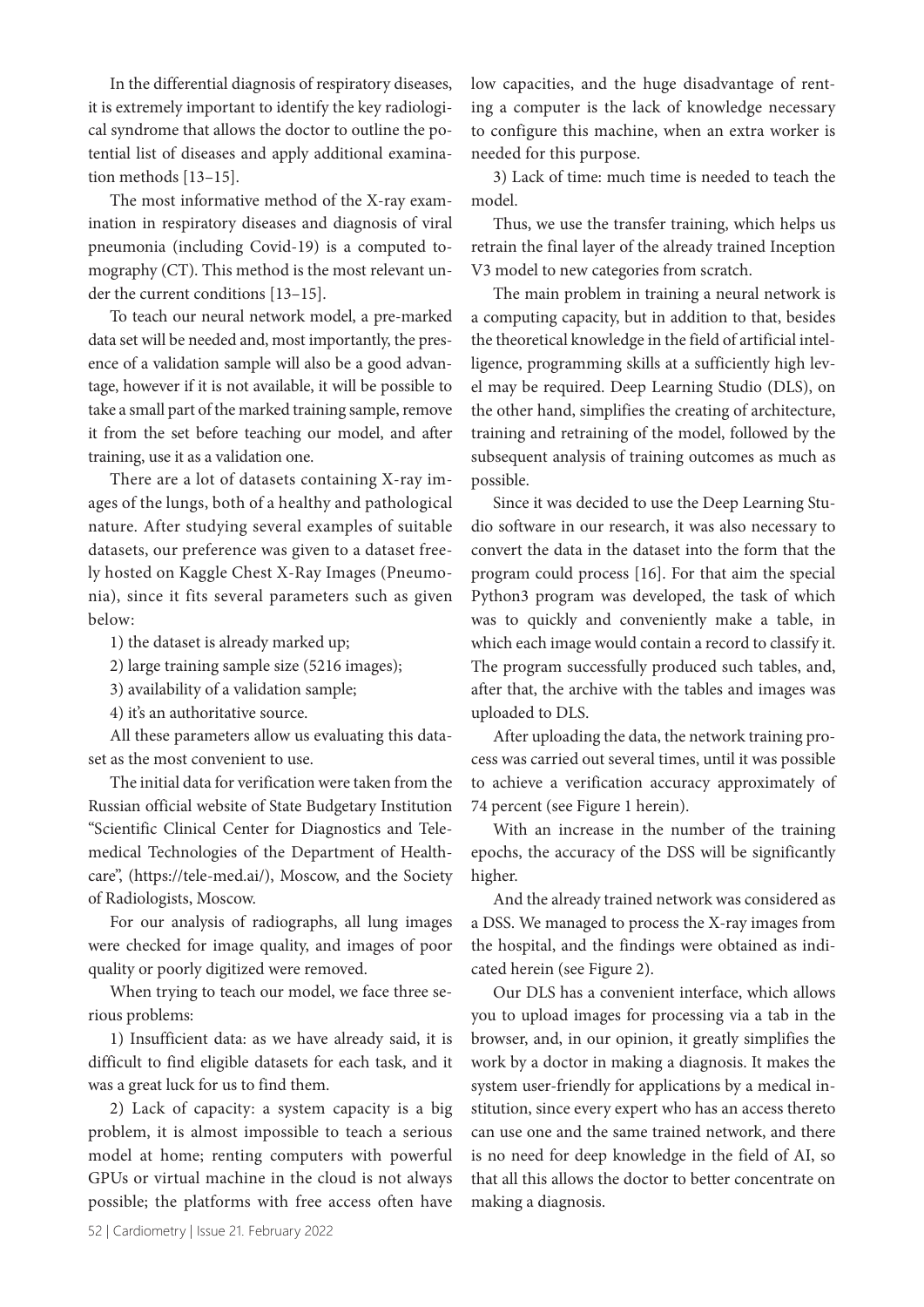

Figure 1. Training accuracy verification

| B. Stoky:   B. Virpos:   B. Konde:   B. Kypr C   B. Rozen   G. open x:   G. python   El Kasdy:   B. Meneal   B. Razenc   ED Ocraw   C (366)     @ De X  <br><b>S</b> SHARKE P BRACKE<br>$\Box$<br>$\times$<br>$+$<br>G sung:      |      |                                              |          |                        |                  |           |                    |                                                            |                                       |                                                     |
|-----------------------------------------------------------------------------------------------------------------------------------------------------------------------------------------------------------------------------------|------|----------------------------------------------|----------|------------------------|------------------|-----------|--------------------|------------------------------------------------------------|---------------------------------------|-----------------------------------------------------|
| ×                                                                                                                                                                                                                                 |      | C 0 0 127.0.0.1:8880/app/project/2/inference |          |                        |                  |           |                    | А Введение в алгори • Алгоритмы на тра. • Несколько совето | 0. ☆<br>$\overline{2}$ $\overline{2}$ | $P_0 \leq m$<br>$\sigma$<br>$M = 1$<br>$\mathbf{u}$ |
| 18 Приложения • В Asocial Networks • В Asocial Networks: К. • © Ползунок ярхости. • «Аварьету Рігнистр. • © павел климовской. • Венуализация стат<br><b>Co</b> PDeep<br>Deep Learning Studio 3.0 - Pro Version Trial<br>Cognition |      |                                              |          | test                   |                  |           |                    |                                                            |                                       | pavelklimovskoy v                                   |
| 噩                                                                                                                                                                                                                                 | Data |                                              | Model    | <b>HyperParameters</b> |                  | Training  |                    | Results                                                    |                                       | Inference/Deploy                                    |
| B3                                                                                                                                                                                                                                |      |                                              |          |                        | <b>PNEUMONIA</b> | PNEUMONIA | 2,5596             |                                                            |                                       |                                                     |
| €                                                                                                                                                                                                                                 |      |                                              |          | 国                      | PNEUMONIA        | PNEUMONIA | 2,5595             |                                                            |                                       |                                                     |
| 不                                                                                                                                                                                                                                 |      |                                              |          | Q                      | PNEUMONIA        | PNEUMONIA | 2.5601             |                                                            |                                       |                                                     |
| 冊                                                                                                                                                                                                                                 |      |                                              |          | $\overline{4}$         | PNEUMONIA        | PNEUMONIA | ,,,,,<br>2.5597    |                                                            |                                       |                                                     |
| ٠                                                                                                                                                                                                                                 |      |                                              |          |                        | NORMAL           | PNEUMONIA | 2.559              |                                                            |                                       |                                                     |
| $\Box$                                                                                                                                                                                                                            |      |                                              |          |                        | PNEUMONIA        | PNEUMONIA | a.<br>2.5596<br>w. |                                                            |                                       |                                                     |
| 受<br>O                                                                                                                                                                                                                            |      |                                              |          |                        | <b>PNEUMONIA</b> | PNEUMONIA | 2.5595             |                                                            |                                       |                                                     |
| M                                                                                                                                                                                                                                 |      |                                              |          | 73                     | PNEUMONIA        | PNEUMONIA | 2.5598             |                                                            |                                       |                                                     |
|                                                                                                                                                                                                                                   |      |                                              |          |                        | PNEUMONIA.       | PNEUMONIA | 2,5596             |                                                            |                                       |                                                     |
| Ŧ                                                                                                                                                                                                                                 | Fz.  | w∃                                           | ×H<br>f. |                        |                  |           |                    |                                                            |                                       | 9:41<br>$\wedge$ ENG 28.06.2020<br>Ω.               |

Figure 2. Validation sample test

## Statement on ethical issues

Research involving people and/or animals is in full compliance with current national and international ethical standards.

## Conflict of interest None declared.

### Author contributions

The authors read the ICMJE criteria for authorship and approved the final manuscript.

## References

1. Development of the digital economy: theoretical and practical significance for the agro-industrial com-